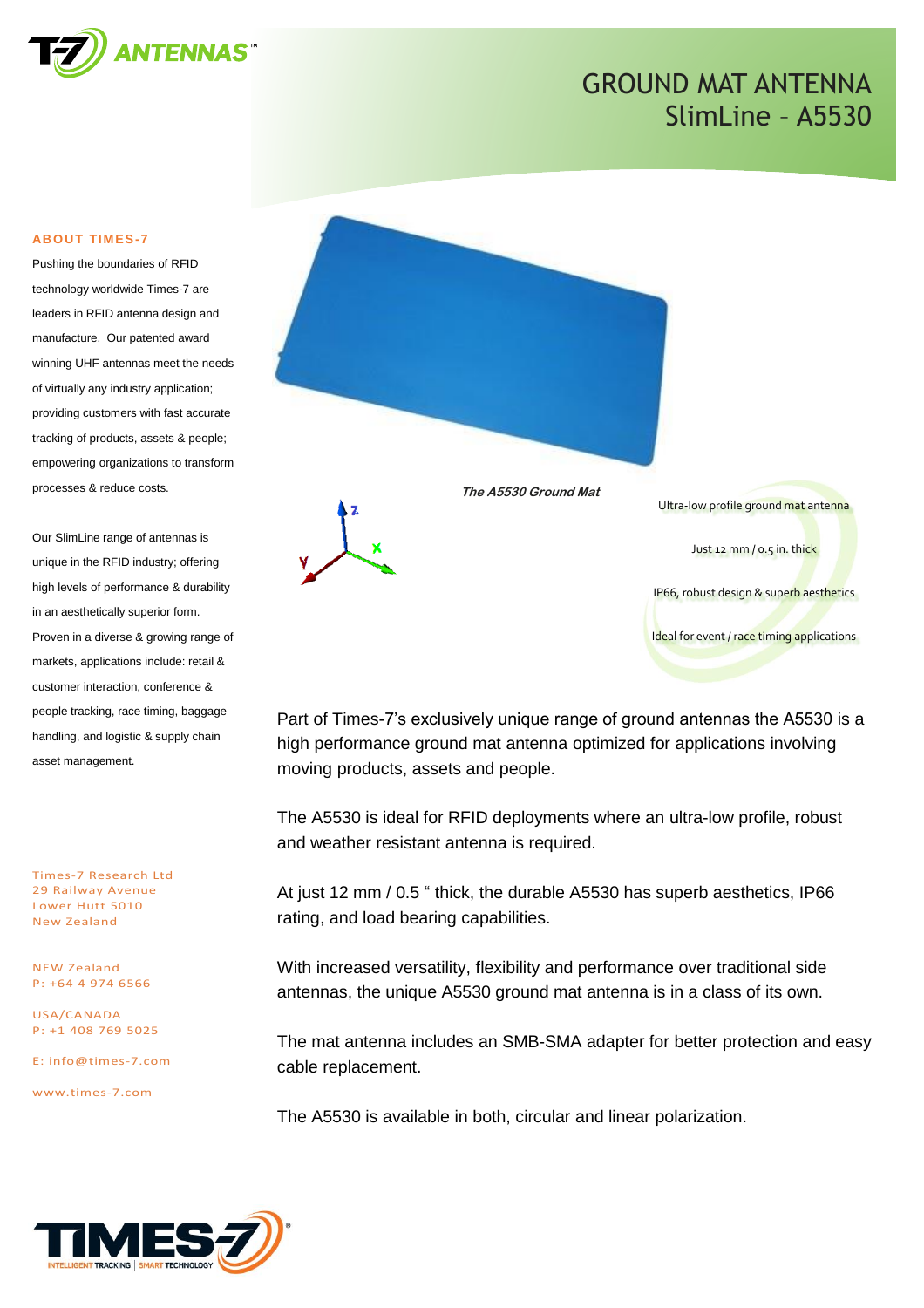

### Specifications

#### *Physical / Environmental Specifications*

| <b>Specifications</b>                | A5530C                                    | A5530L                                                            |                                           |
|--------------------------------------|-------------------------------------------|-------------------------------------------------------------------|-------------------------------------------|
|                                      |                                           | A5530V                                                            | A5530H                                    |
| Dimensions $(L \times W \times D)$ : | 1220 mm x 600 mm x 12 mm                  | 1220 mm x 600 mm x 12 mm                                          | 1220 mm x 600 mm x 12 mm                  |
|                                      | $4'$ x 2 $'$ x 0.5 $'$                    | $4'$ x 2 $'$ x 0.5 $'$                                            | $4' \times 2' \times 0.5'$                |
| Weight:                              | 8.4 kg / 18.5 lbs.                        | 8.4 kg / 18.5 lbs.                                                | 8.4 kg / 18.5 lbs.                        |
| Radome Material:                     | Molded polyurethane housing               | Molded polyurethane housing                                       | Molded polyurethane housing               |
| Environmental Rating:                | IP66                                      | <b>IP66</b>                                                       | <b>IP66</b>                               |
| Operating / Storage Temperature:     | 0° to +50°C / -30° to +60°C               | 0 $\degree$ to +50 $\degree$ C / -30 $\degree$ to +60 $\degree$ C | 0° to +50°C / -30° to +60°C               |
|                                      | 32° to +122°F / -22° to +140°F            | 32° to +122°F / -22° to +140°F                                    | 32° to +122°F / -22° to +140°F            |
| Connector type / position:           | SMA female side fly lead (300 mm / 1 ft.) | SMA female side fly lead (300 mm / 1 ft.)                         | SMA female side fly lead (300 mm / 1 ft.) |
| Adapter:                             | SMA-SMB adapter                           | SMA-SMB adapter                                                   | SMA-SMB adapter                           |

#### *Electrical Specifications*

| <b>Specifications</b>     | A5530C                               | A5530L                    |                           |
|---------------------------|--------------------------------------|---------------------------|---------------------------|
|                           |                                      | A5530V                    | A5530H                    |
| Frequency Range:          | 864-868 MHz / 902-928 MHz            | 864-868 MHz / 902-928 MHz | 864-868 MHz / 902-928 MHz |
| Polarization:             | RHCP (Right Hand Circular Polarised) | <b>Vertical Linear</b>    | <b>Horizontal Linear</b>  |
| Far-field Gain:           | 9.5 dBiC typical                     | 10 dBi typical            | 10 dBi typical            |
| Far-field 3 dB beamwidth: | 85° in YZ, 13° in XZ                 | 70° in YZ, 25° in XZ      | 85° in XZ, 13° in YZ      |
| VSWR:                     | 2:1 typical                          | 1.8 typical               | 2.5 typical               |
| Front to back ratio:      | $-18$ dB                             | $-20$ dB                  | $-18$ dB                  |
| Nominal Impedance:        | 50 $\Omega$                          | 50 $\Omega$               | 50 $\Omega$               |
| Anti-static protection:   | Yes, DC grounded                     | Yes, DC grounded          | Yes, DC grounded          |
| Maximum Input Power:      | 3 W                                  | 3 W                       | 3 W                       |
| Antenna detection         | 10 K $\Omega$ resistance             | 10 K $\Omega$ resistance  | 10 K $\Omega$ resistance  |

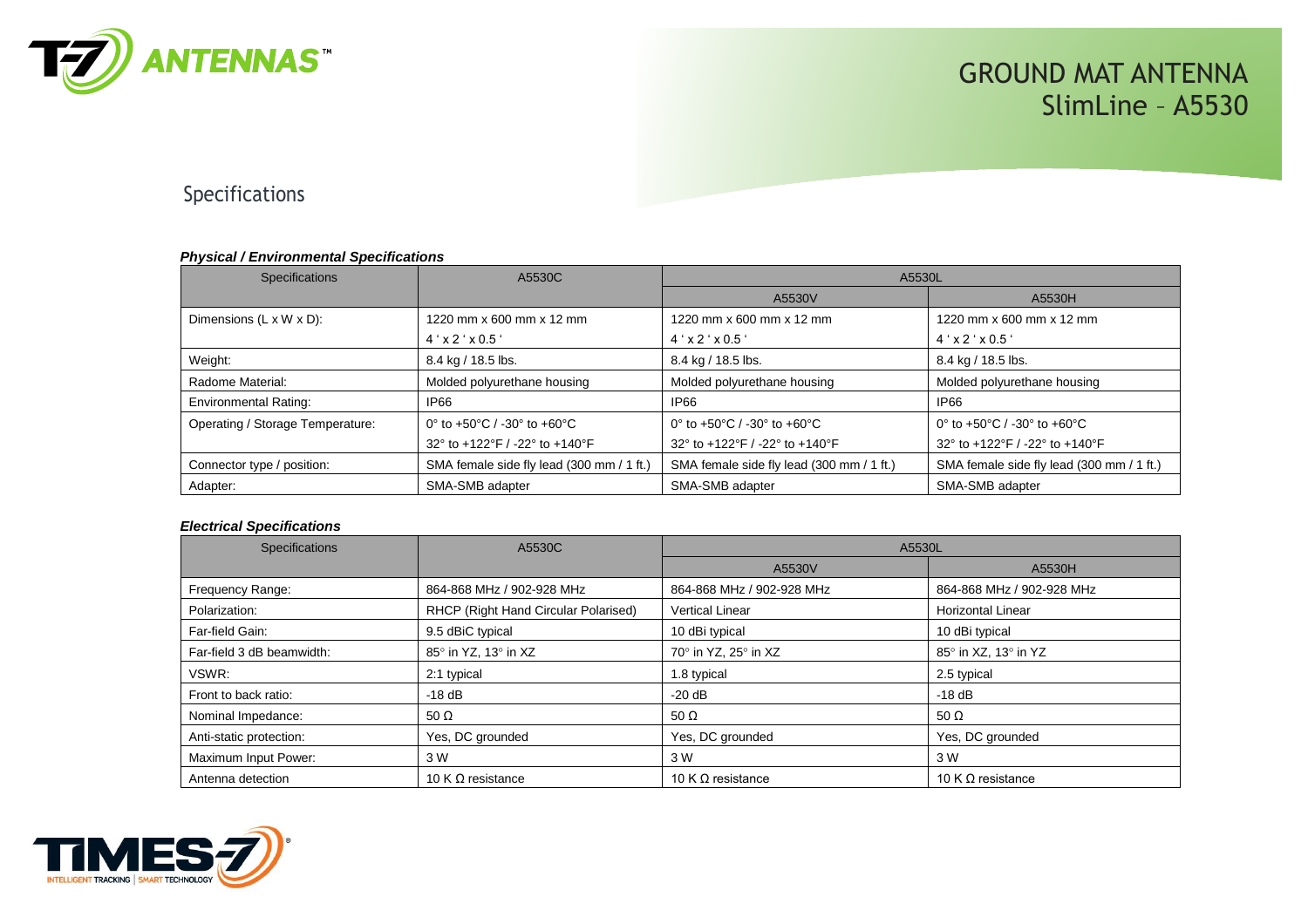

**Electric Field Radiation Pattern**

**A5530C**









**A5530H**

**A5530V**



YZ-plane XZ-plane